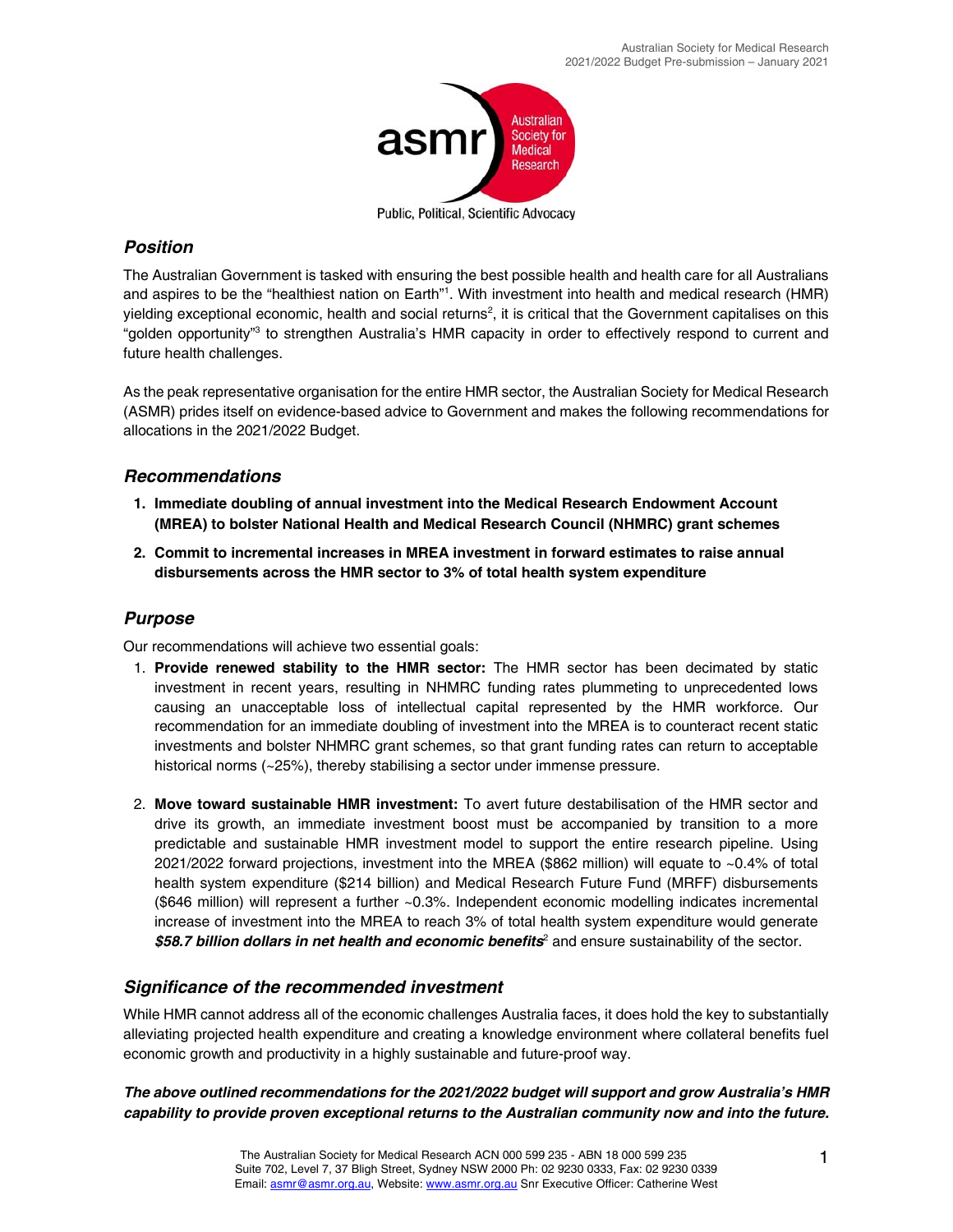## *The status quo*

The HMR sector is under severe stress from ongoing funding destabilisation. While the visionary MRFF is a valuable and welcome addition to the HMR funding landscape, it is focussed at the translational end of the research pipeline<sup>4</sup>. As a result of static funding into the NHMRC (with no indication of change in forward estimates) and falling outside the scope of the MRFF, discovery and early translation HMR has become increasingly vulnerable, leading to:

- Considerable attrition of the highly skilled workforce<sup>2</sup> (particularly the next generation of emerging research leaders)
- Plummeting grant funding rates at unprecedented lows<sup>5</sup>
- Exacerbation of wasted productivity from ~90% of grants going unfunded $6$
- Loss of outstanding research that is deemed fundable at an international level
- A catastrophic brain drain and stifling of basic HMR discoveries that has a detrimental flow-on effect to potential translation and commercialisation

With immediate, adequate and sustainable Federal Government investment, the loss of highly skilled human capital to other sectors and increasingly overseas could stop, the funding and undertaking of outstanding research could flourish, and the sector could be stabilised and strengthened to drive innovation that will provide billions of dollars of economic returns in addition to inherent health and social benefits.

Australian HMR punches above its weight globally but is small compared to other leading nations<sup>7</sup>. Therefore, a golden opportunity exists to appropriately invest in innovative HMR research and a highly skilled workforce that is adaptable and ready to face rapidly emerging health challenges, like Covid-19, as well as the ongoing persistent health challenges. This is an essential investment if Australia hopes to be the healthiest nation in the world.

# *Justification for 2021/2022 budget requests*

### *Australian HMR provides exceptional economic, health and social returns*

As the major funding body for fundamental and early translational HMR in Australia, the NHMRC supports a large proportion of the HMR workforce and facilitates the foundational health and medical innovations that underpin future translational returns.

- Investment in NHMRC-supported projects and people yields exceptional returns with **every \$1 invested** *returning \$3.20* in economic, health and social benefits, including wellbeing gains, commercialisation and avoided healthcare costs $2,8$ .
- NHMRC investment between 2000-2015 is projected to yield *net returns of over \$1.5B per year* over 15 vears.<sup>2</sup>
- Independent economic modelling indicates that incrementally increasing investment into the NHMRC MREA to reach 3% of total health expenditure could generate *\$58 billion in health and economic*  **benefits over a ten-year period.<sup>2</sup>NB** Using forward projections for 2021/2022 disbursements from the MREA (\$862 million) and MRFF (\$646 million), current disbursements equate to ~0.7% of projected total health expenditure (\$214 billion).
- Econometric studies indicate that basic/discovery research provides the greatest social returns and increases the productivity of applied research $9$ .

### *The Australian HMR workforce is being decimated*

Despite the clear benefits of HMR, Government investment into the MREA and NHMRC grant schemes has remained static for almost a decade. This has precipitated historic lows in grant funding rates, which, in turn, has resulted in damaging workforce attrition.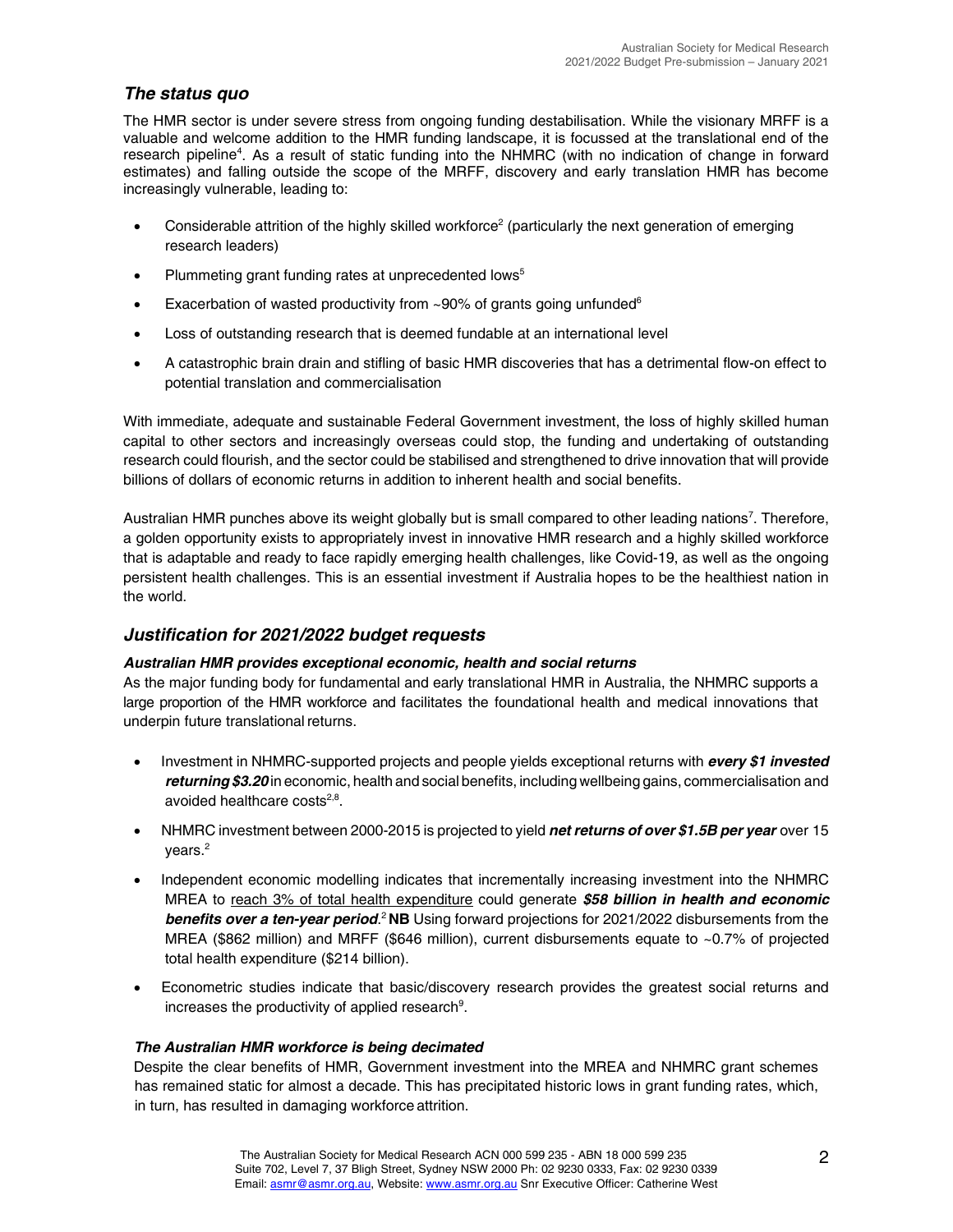- There was a 16% loss of full-time equivalent personnel supported by the NHMRC Project Grant scheme between 2013 and 2017 – equating to a *\$4.5 billion decrease in net benefits*<sup>2</sup>
- In a 2019 ASMR workforce survey
	- 42% of respondents were considering leaving research
	- 75% believed that the prospects for HMR were negative
	- 79% were unlikely to endorse a career in HMR in Australia
	- 46% had less than one year of job security
	- 21% did not have job security for the following year
- In the 2020 application round of NHMRC Investigator (people) and Ideas (project) grants, success rates were at unprecedented lows of 13.3% and 9.8% respectively<sup>5</sup>. More importantly, success rates for Emerging Leadership Level 2 and Leadership Level 1 Investigator grants – which support the next generation of research leaders attempting to assert research independence - were on average 9.5%<sup>5</sup>. This means up to ~90% of applications went unfunded, which is a far cry from historical and international levels of ~25% and even further from the >40% recommended by a House of Representatives Standing Committee on Industry, Science and Innovation<sup>10</sup>

As a result of workforce instability, many Australian research leaders are forced to take their intellectual capital overseas or to other industries, meaning breakthrough research is not being translated into tangible returns for Australia and the innovation pipeline is at risk of running dry. This workforce loss has only been intensified by the current global pandemic in combination with low grant funding rates, the true extent of which remains to be determined. Replacing these experts will (if at all possible) take decades and is not a cost-effective option<sup>11</sup>.

HMR is a long-term investment that requires robust and perpetual support of the entire pipeline as the research tap cannot be turned on and off and "there can be no translation or commercialisation without the genesis of discovery"<sup>12</sup>. As this century, more than ever before, will be one in which human capital determines the success or failure of competing economies, *the attrition must be stemmed and these experts must be retained*.

#### *The MRFF is not a panacaea for the Australian HMR sector*

The focus of the MRFF is to support a very specific component of the downstream HMR pipeline (translation and commercialisation), and cannot address many of the problems currently facing the HMR sector.

- The MRFF provides little scope for 'People Support' (beyond a small number of clinician researchers) and will not mitigate the alarming and unacceptable workforce decline.
- The OECD reports that basic research provides greater knowledge spillover and underpins the productivity of applied research<sup>13</sup>
- Clinical translation and commercialisation is reliant on a solid foundation of discovery-driven fundamental research – *all stages of the research pipeline must be adequately supported to enable the sector to flourish*.

For the MRFF to meet its aspirational goals, there must be a bold commitment to substantially and sustainably invest in the NHMRC MREA, which supports the people and projects that drive the essential discoveries required for translation and commercialisation by the MRFF. Without this support for fundamental discovery HMR through the NHMRC, there will be few researchers and little knowledge to translate to the clinic in future decades – "*like expecting crops without planting seeds*" 12.